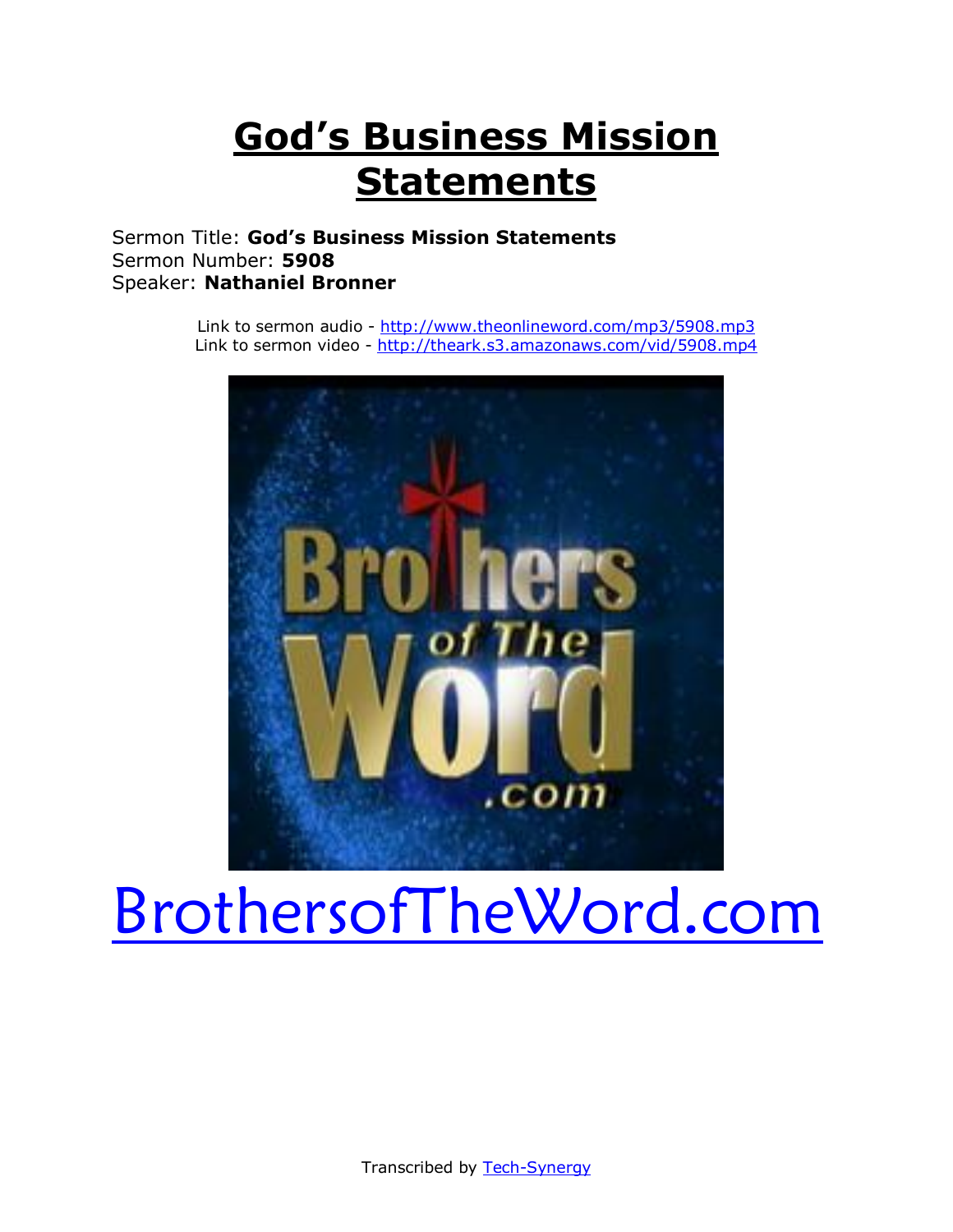- Nathaniel Bronner: Every day is a new opportunity and everywhere you go there are people who need your help.
- Female: You are listening to BrothersoftheWord.com. This is part 9 of the series titled, "God's Business Mission Statements," subtitled, "We Shall Bless Others" by Nathaniel Bronner. This message is number 5908.

(Music Playing: 00:00:20 - 00:00:32)

And now for "God's Business Mission Statements", part 9, "We Bless Others".

Nathaniel Bronner: Welcome to Brothers of the Word, because brother you need the word.

> And as you know, I have been on a series dealing with the eight mission statements of my company. The eight mission statements that the company that Pastor James and I own and work in and today is the last of those mission statements. Now, the unusual thing about today, there are eight mission statements and I've already preached eight messages on the eight mission statements. The eight mission statements, I actually preached as no. 3. God redirected it because that eight mission statements is, "As we are blessed, we shall bless others."

> I preach this as the third one, but yet God has me to not so much as duplicate it, but it's for a different angle. So, actually blessing others is a double portion, a double message, because it is really important. And in business in particular, most people understand the getting part, but it is a blessing others that we often have a difficulty of doing and partaking in because it is a natural nature to see about me and mine, but it is not a natural nature to bless others. It is not a natural nature to treat your neighbor as yourself. That is not a natural nature. That is a higher Christ-like nature. It is not a natural nature to forgive. Those are not natural natures.

> Do you know even a child knows the words very clearly "it's mine"? They understand that very clearly, but to -- I've even seen it sometimes even in my children. I remember once we went to a restaurant and I got everybody some food and I asked, "Could I have a French fry?" and said, "It is mine. These are my fries." I'm thinking to myself, "I bought the fries. Yeah, I paid a penny for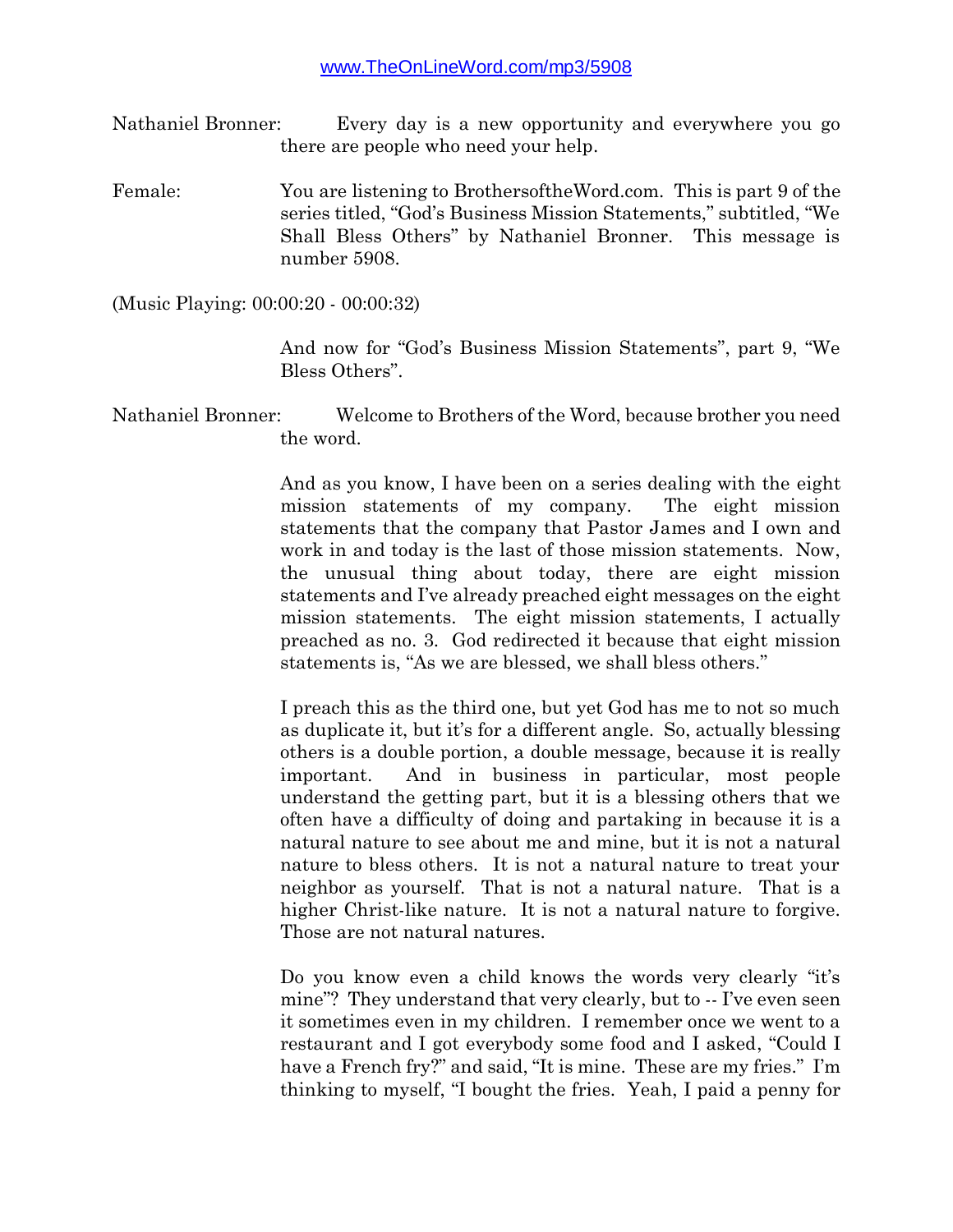it, but I can't get a fry." So sometimes our natural nature -- Now, they're matured, and asked back when they were little. Now, they would freely give daddy anything daddy asked. That was back when they were immature, little bitty boy, but that was back in the days of his mind, but sometimes it is so difficult for us to understand to truly understand the power of blessing others. Actually, even though the prior eight messages have been on the mission statements of our company, today is going to be a little bit different because it's going to talk about the mission statements and how another man did it. That man is actually is S. Truett Cathy.

For those of you who don't know who he is. He's the founder and former president of Chick-fil-A. He passed away at the age of 93 a few years ago, but Truett Cathy was a phenomenal man, not just in terms of business, but his philosophy, and how he let his philosophy flow through his business. When you look at their mission statement, a lot of companies just have one little line as a mission statement, but Chick-fil-A was very similar, or is very similar to the way we have ours, we got eight, and they have seven. It's interesting when I read what was in the middle of their philosophy. Their philosophy basically said, "We will let God be shown and flow through everything that we do. He saw a chicken, but he let God flow through his chicken.

See, no matter what you do, you can let the power of God flow through whatever you do, even if it's chicken, you can let God flow through everything that you do. I met with one of the members here last week, we had lunch, we just got on the subject of Chickfil-A and Cathy. I looked up and I looked to see if he written any books. There was one particular book called "The Generosity Factor" by S. Truett Cathy and one of the gentlemen who actually wrote the book, but it was about the life of Cathy in a parable form. I purchased the book and I read it.

00:05:00

Today I want to actually talk about what was in that book because it embodies the eight mission statements of our company, of the woman.com, "As we are blessed, we shall bless others." Cathy had this real fire, forgiving. That's what the book, "The Generosity Factor". There are very few business books about giving your money away. Most business books are about how to get more money. Very few books about giving your money away.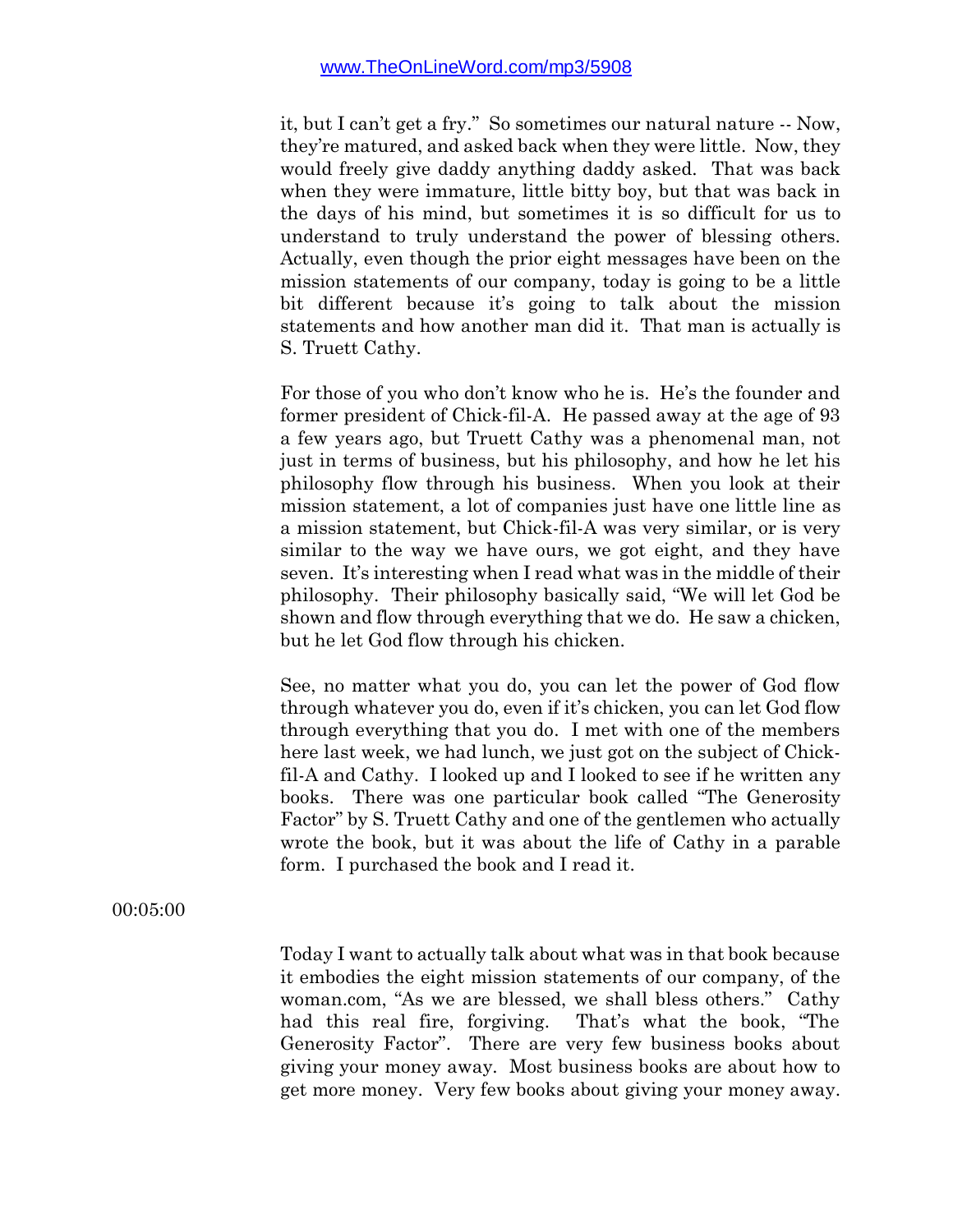Almost 99.9% of the business books out there are how to get more, and more, and more, and more. But Cathy understood something, and you can even tell when you walk into their restaurant. When you ask for something, they'll always respond with those two words, "my pleasure". My son, Christian, began to respond to me when I would ask him to do something, and after he done it, he would simply say, "My pleasure."

You know, that's a different  $\cdot$ -It's one of the reasons why I like my Alexa. I had one of little Amazon Alexas. I can say, "Alexa, turn on the main lights." The main lights will come on, and then Alexa will say, "Okay." "Alexa, turn the temperature to 75," the temperature will set to 75, and Alexa will say, "Okay." Do, you know it's just a pleasure sometime to be able to ask folk to do something and you never get any backtalk, you never get a frown. Sometimes, I just like 10 of Alexa to do something, because I know I'm not going to get any backlash, any hassle, any weirdness, and it's under from the sweetest tone, "Okay." I don't need the light to cut on, sometime I'll just say, "Alexa cut on the bed light," "Okay," and I just want to hit okay.

So, Truett Cathy understood the power of "my pleasure". It's part of their customer service declaration in their mission statement, just like we have in our mission statement. We want to have customer service, so we treat our customers like we want to be treated. But today I want to talk about, "As we are blessed, we shall bless others." In the book, "The Generosity Factor," Truett says, "First of all, there are four types of giving. You've heard three of these already, you give it your time, you give it your treasure, you give it your talent, but then he says, "You also give of touch." Some people just need to be touched.

In the middle of a pandemic, you can't touch anybody, but sometimes it's just a matter of touching a person's heart. It's just a matter of a compliment. You see something beautiful about them, you say something about them that warms them, you touched their heart. Sometimes people don't need money. They don't need your wisdom. They just need a good kind word. They haven't been uplifted. Some folks literally just need a warm hug. You would be surprised how rare it is just to have a warm genuine hug. I read once even about the statistics of a man who kisses his wife before he leaves for work will reduce his chance of getting an accident by half. So, men if you really want to make your driving safer, it's not the seatbelt, now wear your seatbelt, but just a kiss,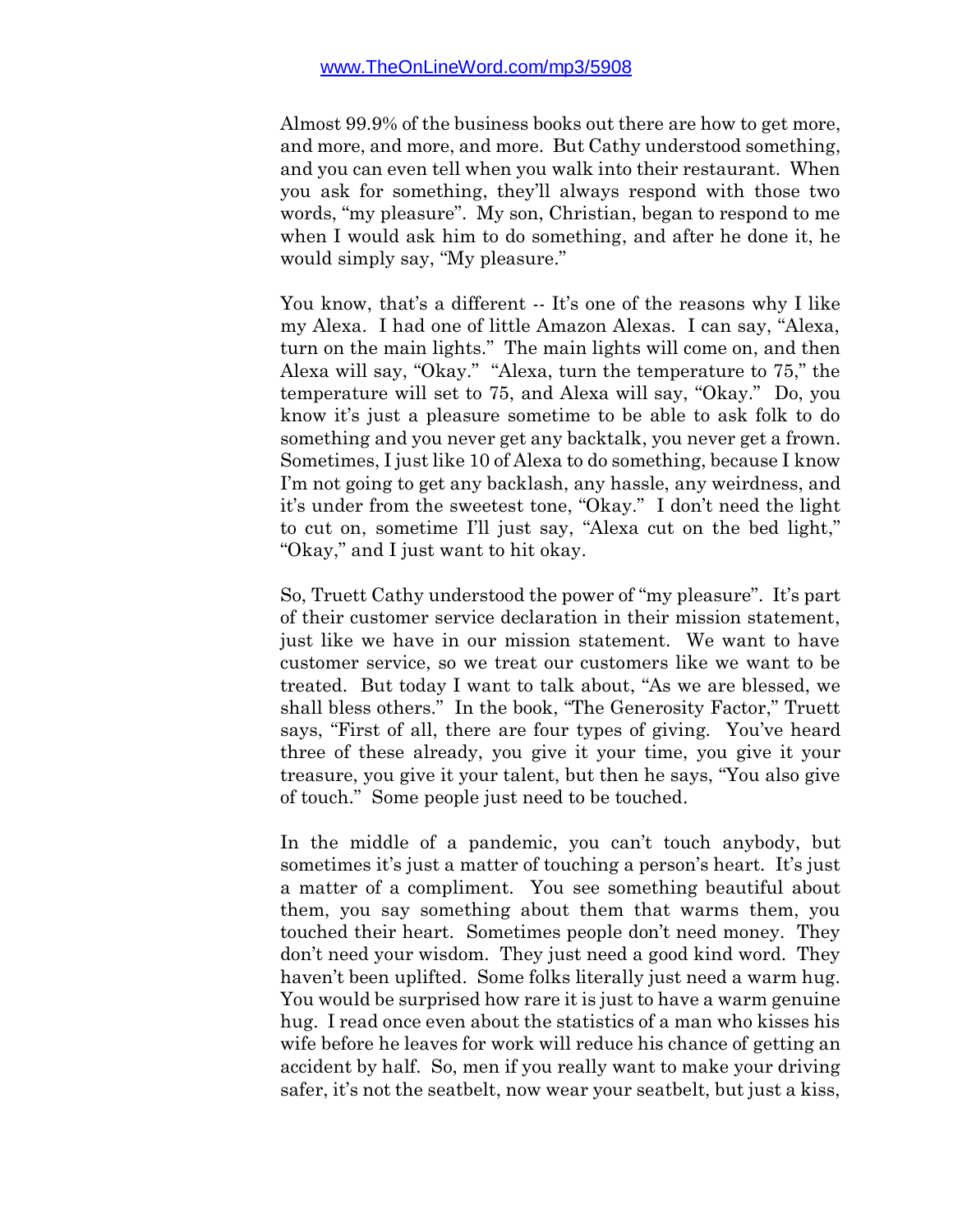before you leave the house will reduce your accident potential by half because there's something about it. If you can just kiss your wife before you leave, something about that, it changes you. So, you just happy because if you leave and your mad, you're not even noticing what goes on -- your speed, you're more irritable, you won't wait, you'll have less patience, your accident potential doubles. So, there are some things that just even a touch -- So, Truett gave these four things of how you give your time, your talent, your treasure and your touch. In the book, he began to go through five basic things that you need to understand about giving.

Truett says, the first thing you need to understand about giving is he owns it all, he owns it all. Now, here is a man worth billions of dollars. At the time he wrote the book, he had over a thousand restaurants. He said, "The first thing you need to understand about giving is he owns it all." I don't care how much you have, he owns it all. You don't really in truth own any of it. He owns it all. You're only the steward of it. So, that's the first thing. He owns it all. I understand that clearer and clearer even in business. Even though we work hard, I look at all of our success, it began with a seed and it begins with a seed of a word of God, or an idea that's implanted, or even your put in certain positions where you're able to do certain things, you're born into certain places, it's not all you know.

00:10:04

We have to work hard and a lot of people think that just because they work hard, it's all them. A lot of Christians mess up and they think it's all God. No, there's a part for you to do, and there's a part for God to do, so you have to do both of those parts. You have to do and work and sweat, and put what you're supposed to put it, but without the seed of God, without the blessing of God it comes to not. So, you have to understand Truett's first -- Even his name is different. You know Truett, the slang used to be when you said something was really right, you will say, "True that." So, it's not "true that", it's "true it ". So, it's true it. So, a lot of the stuff he has, is really true. He owns it all, and it changes your giving mentality when I understand it's not yours. Every one of those four areas is not yours. The time is not yours. You hear about a grace of God, and I don't think there's a person in this room or a person listening or watching me right now who has not had a situation that if God had not intervened, they wouldn't been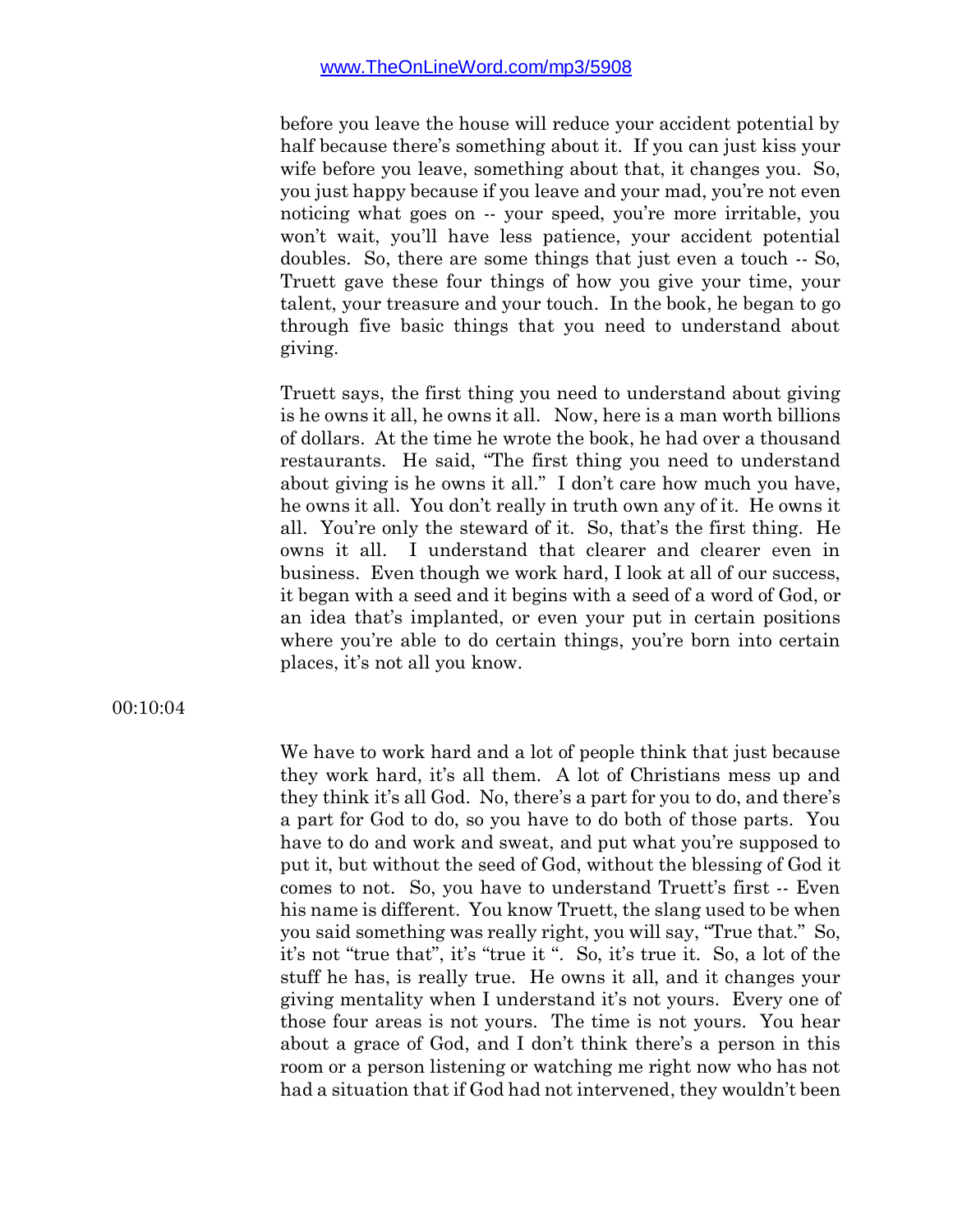here. I know I've had several of them, it's just my fault. I've had several, I would be just sleeping on the road, driving and I nod off and I woke up all of a sudden. And if I just stayed for another two or three seconds, I've been slammed into a tree. How many of you all would have that? You know a bad situation whereby just a fraction you'd have been out of here. So, I've seen stuff.

Time is not -- a lot of people never made it out of the womb. So, there are so many ways that you could have been out here, so even your time is by the grace of God, your talent is by the grace of God. I just listened to Joseph as he sung. His middle name is Nathaniel, and a lot of people say, we just look a whole lot alike, but there's one thing there's not alike, I can't sing nearly as good as he can. I just can't. I was in the music business, I had to use my mind to try to create songs and put echo and all, I didn't have that good of a voice. I did not have that good of a voice at all. His voice is way better, way better than mine. My son, Christian has perfect pitch. I can't tell you what note is what. So, I just don't have -- See, what those talents they come from God. Now, you work, you develop, you practice, but perfect pitch is an inborn talent, it's something you're born with. You didn't earn it, you can't really train it, it's something you were given with. That kind of voice, you can train a certain amount to make your voice a lot better. All of you who've heard church choirs all these years. You all notice now that may be a revelation to some of you, but I'm going to just say this real softly, because I don't want to offend anybody, "Some folk can't sing." I don't care what you do, I don't care how much training you put on them, some folks can't sing. That's just all to it, some folk just can't sing. That's just all it is to it. It sounds like talent that you are graced with by the grace of God.

And then there's your treasure, all of our money, when you really understand truth comes from God. You see, even just where you were born makes a difference, how you were born, the country that you were born in makes a difference. You could have been born in another place, and you would have never had these opportunities. The U.S. is still among the top countries in the world. It's the promised land. That's why so many people try to get here. Even in the middle of a promised land. You could have been born over in the middle of some other place where they are just every day struggling and scraping trying to eat, they don't have clean water, they got disease running every, I've seen these places. So, you were born in a place that you had nothing to do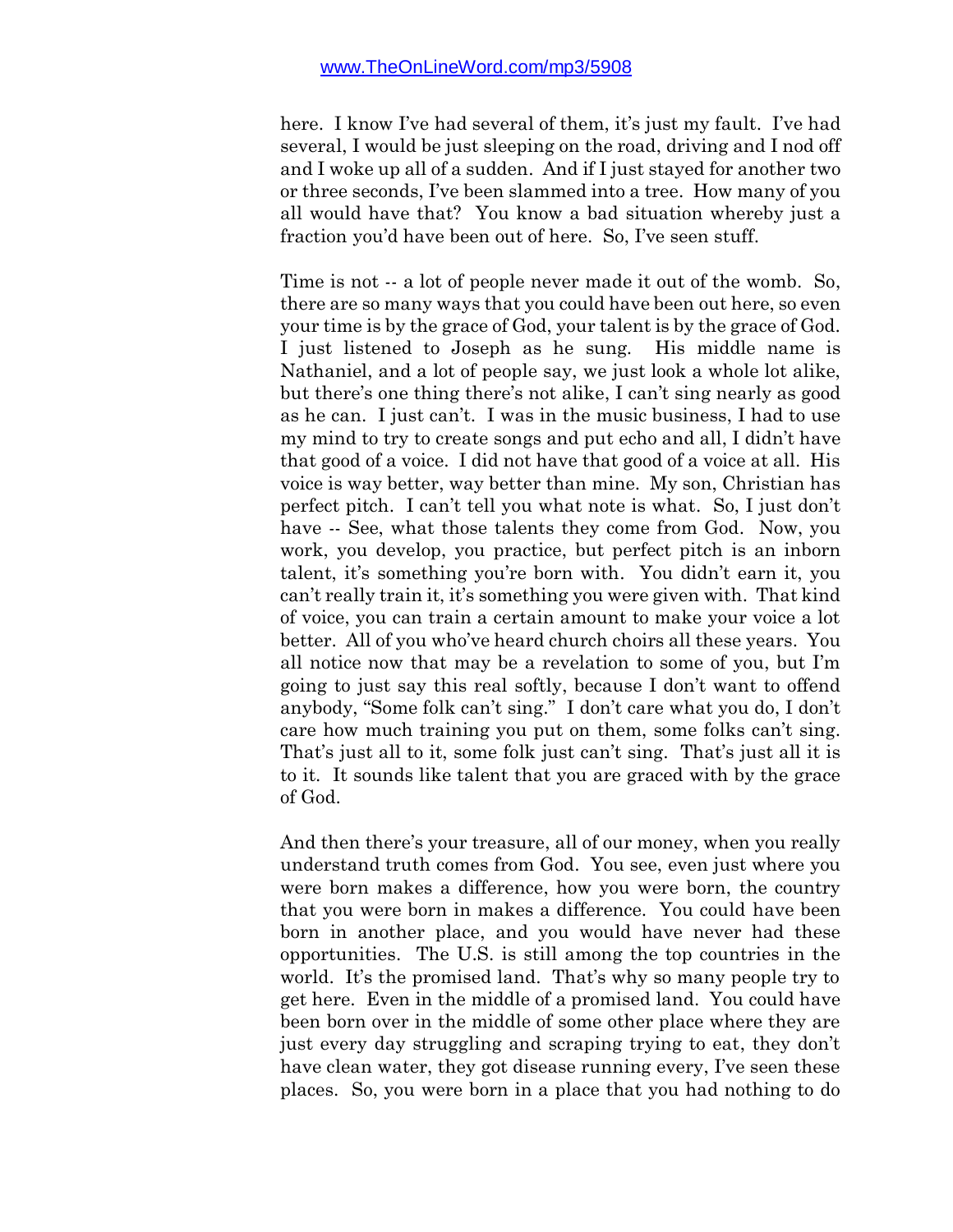with. So, your treasure, He owns it all, and even the ability for your touch. Sometimes your ability for empathy your ability to comfort, all of this stuff, they're gifts that come from God. It's a gift. That's what George spoke about on his last message. It's a gift. So, when you understand all of these things as we are blessed to bless others, he owns it all. That's the first thing Truett said, "He owns it all."

Second thing he said is this, "Every day is a new opportunity, every day you have a new opportunity to bless someone." That's why, if you go in the evening my offices, if you go into my home, I've got this big old poster, and on the thing or my daily to dos, and one of them is help someone every day. Every day is a new opportunity. If you didn't help someone yesterday, you can help them today. If you don't help them today, you could help someone tomorrow. Every day is a new opportunity, and everywhere you go there are people who need your help, even if it's just a word, but when you start making it up in your mind and spirit, I'm going to be a blessing. I'm not just going places and see what folks can do for me, I am going to be a walking blessing. As we are blessed, we shall bless others. Every day is a new opportunity. He owns it. Every day is a new opportunity.

00:15:15

The third thing that Truett said was, "Action required," action required. He said there's a big difference between your beliefs and your action. A lot of folks believe some stuff, but they just don't act on it. A lot of people believe you ought to be good, a lot of people believe you ought to be kind, a lot of people believe you ought to forgive, a lot of people believe you're (00:15:42). But there's a big difference between what people believe and what they do. Truett says, "Action is required." You must first believe it, but if you believe it and don't do it, you might as well not believe it, action is required. So, if you really believe that you ought to be a blessing, if you really believe that you are to help people, you need to start doing it. There's an opportunity every day for you to do this because he owns it all. So, that was the third thing that Truett said, "Action is required."

The fourth thing that he said is this. He says, "Remember your blessings," remember your blessings. When you learn how to remember and be thankful for all that God has given you, it changes your vibration. I talked about last week how it started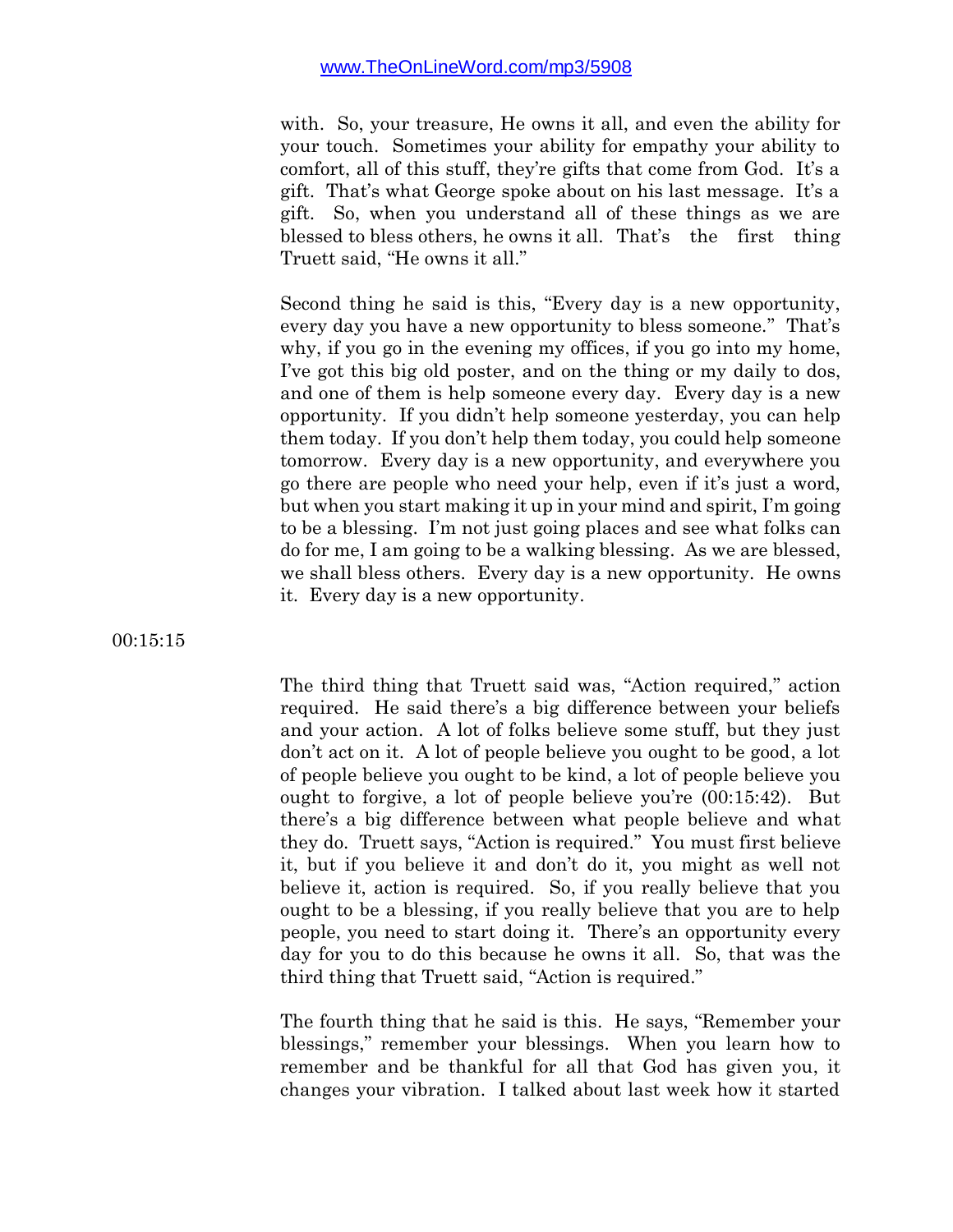just a gratitude journal of at least thanking and being thankful for one thing every single day. It just makes a difference, because the world will gear you to focusing on what is wrong. God tries to give you the focus on the blessings that He has given you. When you start focusing on your blessings, it just makes a difference. See, the problem that psychologists say in terms of the reason why people are so stingy, is because of what's called the scarcity complex. The scarcity complex basically says that we often in this society, we exist in a mentality that certain things are scarce and I got to get all I can before it runs out. You don't really think about not giving somebody else or allowing them to have air, because there's no concept in the average person's mind that they're being a scarcity of air. There's just plenty of air, but you do think about there being a scarcity of money, and truth there's plenty of money. There's a distribution issue, there's not a shortage issue. There's plenty of money, it's just the distribution issue.

So, when you remember your blessings, when you start realizing God has blessed me with all of this. When you start realizing how much you have, it begins to change your mentality away from the scarcity complex. Some of you may be thinking, "Well Pastor, I'm having a little trouble paying some of my bills," that's in the treasury department, but there are different levels of treasure, and your money has nothing to do with those other three. You may be running short of money, but you got time, you got talent and you have touch. If you even take the percentage of your money that God has said, "Your treasure will even change." But first you have to remember your blessings of everything God has given you, and all of that He has blessed us with. When that happens, it changes what we have to work with. When we start writing down all of other stuff -- and I'm not talking about just material stuff. When you start writing down all the stuff that you have and all that God has blessed you with, and relationships, and health and clarity of mind and in peace, and all of this stuff, just even in food.

When go through the Bible, so much was about food. That was the main material issue. You know the biggest problem in America, the biggest problem turning them away. That's the biggest problem, and we have so much that we gotten excesses, so our biggest problem is trying not to each so much because we're blessed with so much. Remember your blessings. These are what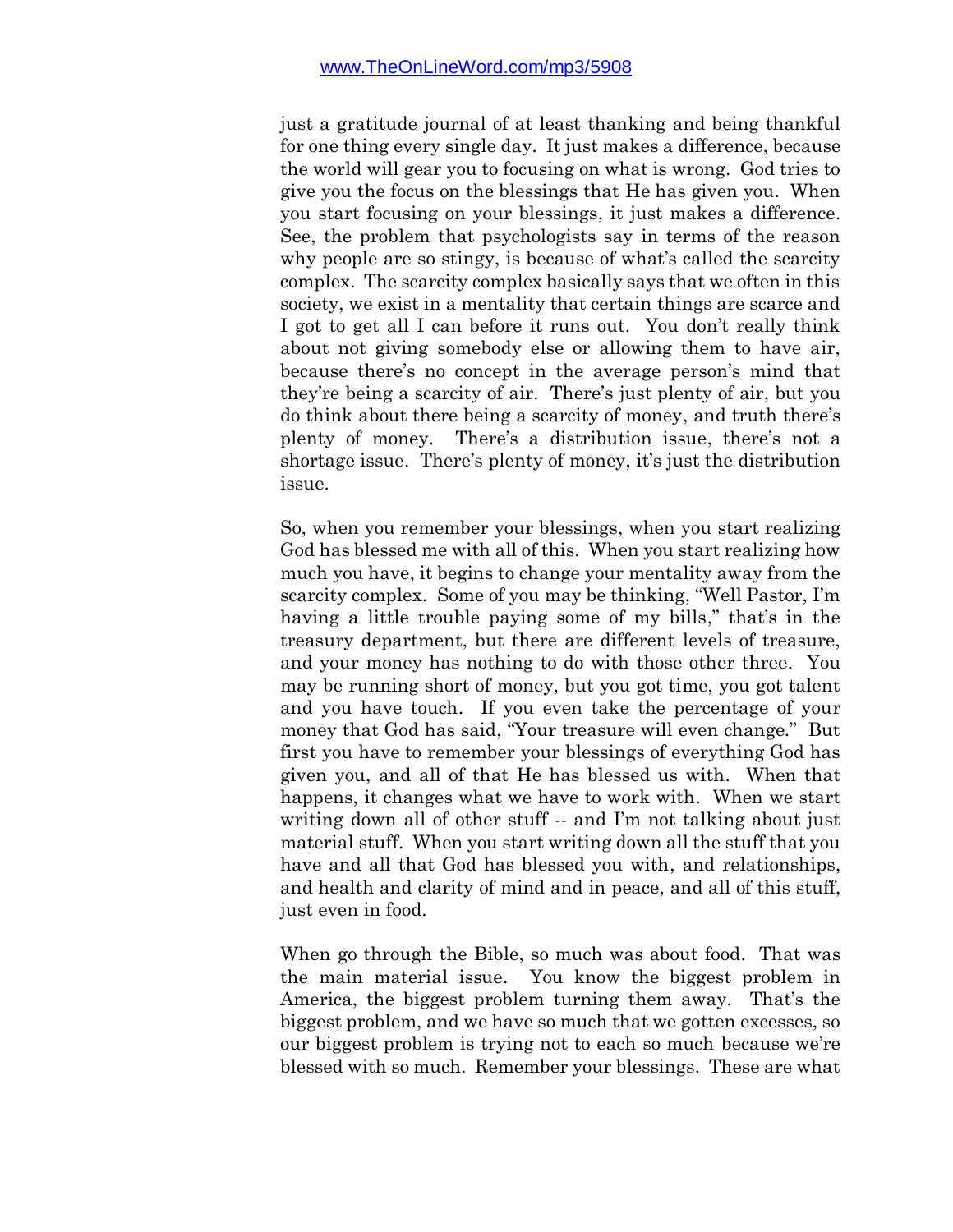Truett talked about: He owns it all; Every day is a new opportunity; Action is required; Remember your blessing.

The fifth one of those five, "Thank you," thank you. It's one thing to remember your blessing, it's another thing to thank him. See, when you start thanking God, you will eventually start thanking some other people too, because generally everybody has had someone in their life that has benefited, has blessed, has imparted into your life. When you live in a spirit of gratitude and thanks, it changes how you flow through this life. And then when Truett got through going through those five things: He owns it; Every day is a new opportunity; Action is required; Remember your blessings; and Thank you. He said, "What is the first letters of each one of those statements, spell H-E-A-R-T.

00:20:05

He says when you begin to bless other people and when you really have the "Generosity Factor", it changes your heart. So, the number one killer in America today is cardiovascular or heart disease. It's true on a medical basis, but it's also true on a spiritual basis. When we become more generous. It changes our hearts. As we are blessed, we don't need to think, I'm just going to get more and more and more and more. As we are blessed, we shall bless others.

So Truett went through three major things in the book, "The Generosity Factor." The four areas of your giving, the five principles that undergird your giving in what he calls the three Ms. The three Ms, he says are the three major decisions that you will make in your life. Those three major decisions are master, mate and mission. Who is your master? When God is your master, it changes how you handle your time, your talent, your treasure and your touch. If man is your master, if money is master, that changes those four things too.

So, the first thing Truett said is, "You have to make a decision on who is your master." Second thing he says, "Is you have to make a decision on who's your mate, who you marry." That makes a big difference who you marry. That makes a big difference. Besides God -- the second decision is who you marry, because that can mess you up or bless you up. And I remember when they were having the big public issue because all of the LBGTPQ, whatever, all of that, they were coming against Chick-fil-A. He just made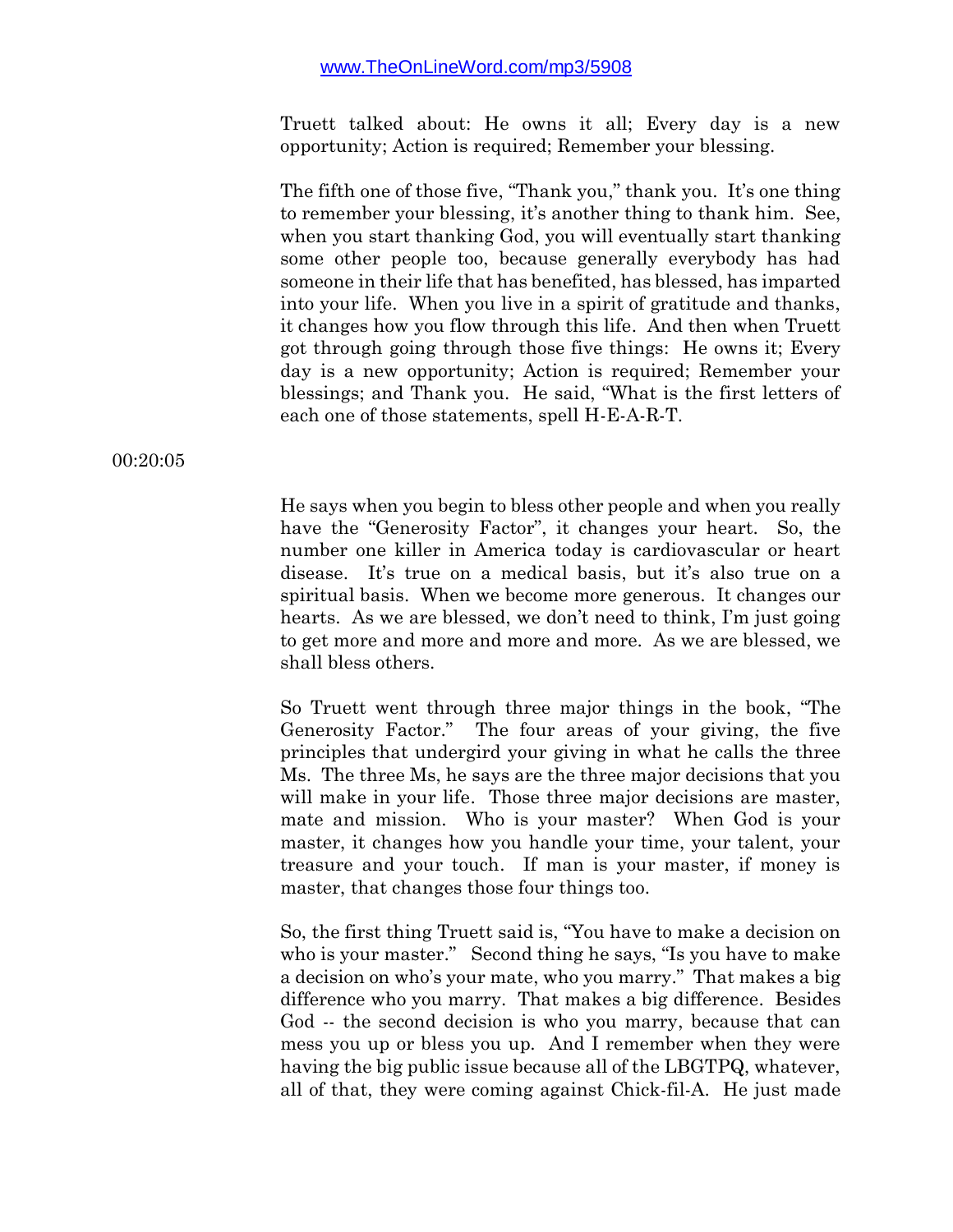one statement, he says, "All of us are still married to our first wives." Your mate is your second most important decisions because that makes a big, big, big, big difference and you need to do your best to get that thing right, because that thing will make a huge. That's not something you need to rush into, you need to spend your time and make sure you got the right person with that.

Pastor James and Minister Stephane did a thing called "The Love Screener" at the lovescreener.com. So, if you're not married, you need to go to the Love Screener course. The third thing was mission. What are you destined to do? And so, many of us don't really know our missions in life. When you find who is your master, who is your mate and what is your mission. Cathy taught Sunday school over 50 years, and yet he was a billionaire. He understood his mission, and he made his mission powerful and popular even through chicken.

So, whatever you are destined to do, remember those things and the truisms of those things. Jesus said in Acts, 20:35, "It is more blessed to give than to receive," and when you understand that, it takes your life and your spirit to a higher level. That ends the series of the Mission Statements of Century Systems and the woman.com. You can go to Brothersoftheword.com. You can listen to all nine of these messages or send them to a friend absolutely free of charge. All of our sermons, we got over 2,000 sermons on the web absolutely free of charge. It's something that we give because it is more blessed to give than to receive. Thank you for joining us today at Brothers of the Word because brother you need the word.

- Female: You are listening to BrothersoftheWord.com. This was part 9 of the series titled, "God's Business Mission Statements," subtitled, "We Shall Bless Others," by Nathaniel Bronner. This message is number 5908. That's 5908. To listen to thousands of free messages or to send this message number 5908 to a friend go to BrothersoftheWord.com.
- Nathaniel Bronner: If this message has been a blessing to you and you would like to help support this ministry, go to IWantToGive.com. That's IWantToGive.com.
- Female: Listen to BrothersoftheWord.com often because brother you need word.